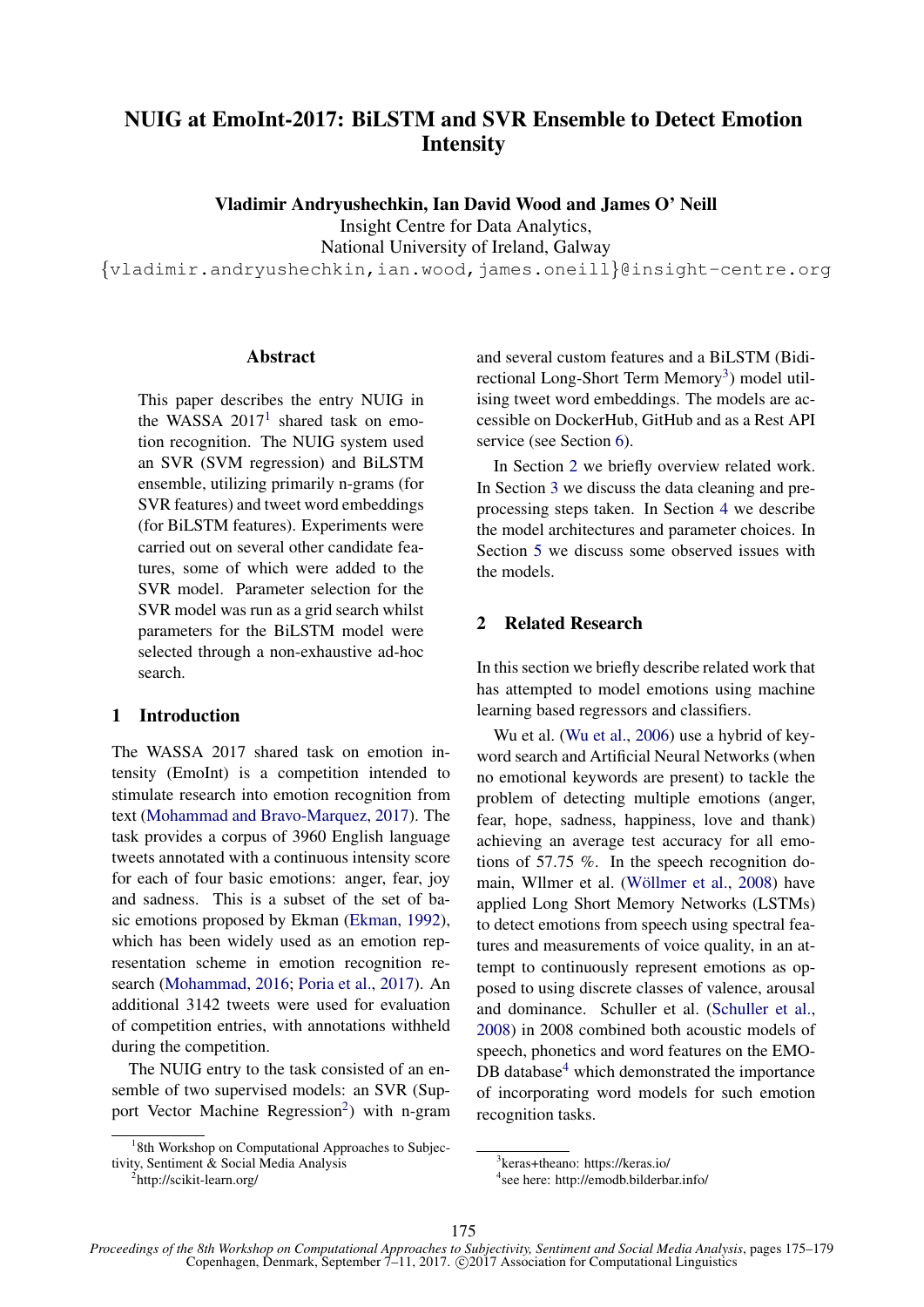# 3 Preprocessing

Tokenisation for both models was based on the regular expressions and rules provided with Stanford's Glove Twitter Word Vectors (Pennington et al., 2014) with some custom additions and modifications. Notable changes included the removal of hash symbols from tags, and extra emoticon detection patterns.

Removal of hash symbols had noticeable impact on the training accuracy for the BiLSTM model (for SVR it did not have significant impact). One possible explanation is the presence of hash tags in the training data for which the corresponding word is present in the word embedding, but not the tag itself. A concrete example is "#firbromyalgia". Note that stop words were not removed.

The preprocessing steps were as follows:

- 1. URL's, @mentions are replaced by standard tokens: "<url>" and "<user>"
- 2. emoticons were replaced by a small set of standard tokens: "<smile>", "<lolface>", "<sadface>", "<neutralface>", "<heart>"
- 3. hash symbols are removed from #hashtags
- 4. repeated full stops, question marks and exclamation marks are replaced with a single instance with a special token "<repeat>" added
- 5. characters repeated 3 times or more are replaced with one instance and a special token "<elong>" is added
- 6. a special token "<allcaps>" is added for each word in all capitals
- 7. remaining punctuation characters are treated as individual tokens
- 8. apostrophes are removed from negative contractions (e.g. "don't" is changed to "dont")<sup>5</sup>
- 9. other contractions are split into two tokens (e.g.: "it's" is changed to "it" and " $\overrightarrow{s}$ ")
- 10. tokens are converted to lower case

# 4 Model Architecture and Training

The overall model is a simple ensemble of an Support Vector Regression (SVR — see Section 4.1) and Bidirectional Long-Short Term Memory neural network (BiLSTM — see Section 4.2). The ensemble is described in Section 4.3.

The BiLSTM model was chosen due to it's recent excellent performance across numerous NLP tasks. The SVR model chosen as a baseline implementation, but found to contribute to the overall performance. Standard Long-Short Term Memory (LSTM) models were also attempted, however were outperformed by our BiLSTM (results not reported here).

| <b>Emotion</b> | C   | gamma | epsilon | tol      |
|----------------|-----|-------|---------|----------|
| anger          | 1.0 | 0.01  | 0.001   | $1e-04$  |
| fear           | 1.0 | 0.01  | 0.001   | $1e-04$  |
| jov            | 1.0 | 0.01  | 0.001   | $1e-0.5$ |
| sadness        | 1.0 | 0.001 | 0.001   | 1e-05    |

Table 1: Parameters for SVR models

### 4.1 Support Vector Machine Regression

The core features for the SVR model are a bag of 1,2,3 and 4-grams. N-grams with corpus frequency less than 2 or document frequency greater than 100 were removed. Experiments including words with document frequency up to 1000 showed similar performance, so the more stringent criterion resulting in a much smaller vocabulary was chosen. Note that this will also remove most words commonly considered stop words.

The following extra features were added. Average, min and max word vectors for each token are taken as features due to variation in sentence length<sup>6</sup>. Proportion of Capital symbols and proportion of words with first capital are considered. Finally, average, standard deviation, min and max of cosine similarities between the vector for each emotion name (e.g. "fear") and word vectors of all words in a tweet are added to the experiment.

An RBF (Radial Basis Function) kernel was chosen in preference to a Linear kernel as the classifier's training time is prompt due to the small dataset size. This kernel provided marginally better results.

A grid search of model parameters C, gamma, tolerance and epsilon was applied to find the optimal set parameters. The best combination is stored for each emotion model separately (see Table 1). Other model parameters were left at their default values in the sklearn.svm.SVR implementation as those values performed better than alternatives.

#### 4.2 Bidirectional LSTM

Preprocessed and tokenized sentences are converted to 100-dimensional twitter Glove word vectors. We considered also 200–dimensional vectors<sup>7</sup> , however performance was slightly worse and memory requirements substantially increased.

Embedding vectors were fed into a BiL-STM network followed by a layer trained with dropout (Srivastava et al., 2014) to reduce over-

<sup>5</sup>This transformation was evident from analysis of the word embedding dictionary

<sup>&</sup>lt;sup>6</sup>Length calculated before removing rare words/n-grams

<sup>7</sup> 100d and 200d Glove Twitter 27B word vectors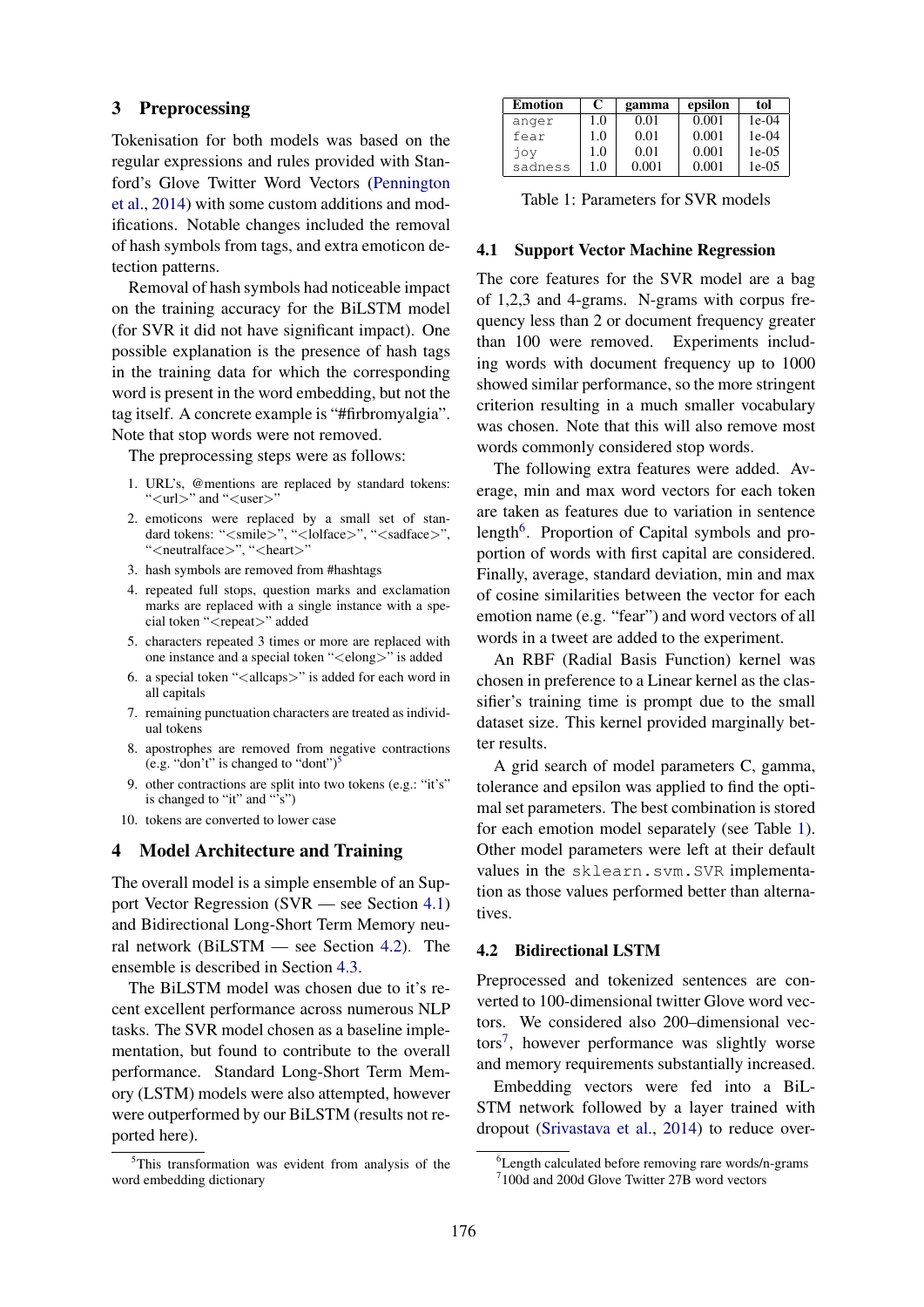fitting issues. The output of the dropout layer was inputted to a 2-hidden layer network before a final activation layer.Experiments were carried out on the 2-hidden layers where the number of neurons were varied between 20–60 in the first hidden layer and in the range of 10–20 in the second layer. For the sake of brevity, we only focus on the best performing architecture which is 100–50–25– 1 (See Figure 1). Smaller layer sizes are not sufficient to catch the shape of the data and excessively big layer sizes lead to over-fitting and exponential growth of training time.



Figure 1: BiLSTM model architecture

For the loss function in training, Mean Absolute Error (MAE) is used in preference to Mean Squared Error (MSE) as it assigns equal weight to the data points and thus emphasizes the extremes. The "Softsign" activation function is found the best for the problem. Spearman and Pearson correlations are used as the main evaluation of network structures and parameter settings, however we also considered R2 scores, as in some cases Spearman and Pearson scores remained the same over training epochs while the R2 score improved.o

To avoid over-fitting, the number of training epochs is chosen through evaluating models after each epoch. The number of epochs at which training did not significantly improve Spearman correlation  $\rho$  is chosen for the final model (see Table 2). It is evident that fear takes considerably longer to train, 4 times longer than joy for example.

| Emotion                | 10V | fear | sadness |
|------------------------|-----|------|---------|
| <b>Training Epochs</b> |     |      |         |

Table 2: Number of BiLSTM training epochs.

| <b>Emotion</b> | <b>Estimator</b> | R <sub>2</sub> | <b>Pearson</b> | <b>Spearman</b> |
|----------------|------------------|----------------|----------------|-----------------|
| anger          | svr              | 0.34           | 0.60           | 0.57            |
|                | lstm             | 0.36           | 0.63           | 0.61            |
|                | averaged         | 0.42           | 0.66           | 0.63            |
| fear           | svr              | 0.44           | 0.67           | 0.63            |
|                | lstm             | 0.45           | 0.68           | 0.66            |
|                | averaged         | 0.49           | 0.71           | 0.68            |
| joy            | svr              | 0.36           | 0.62           | 0.63            |
|                | lstm             | 0.35           | 0.59           | 0.59            |
|                | averaged         | 0.41           | 0.65           | 0.65            |
| sadness        | svr              | 0.43           | 0.68           | 0.69            |
|                | lstm             | 0.45           | 0.70           | 0.69            |
|                | averaged         | 0.49           | 0.73           | 0.72            |
| average        | averaged         | 0.45           | 0.68           | 0.67            |

Table 3: Performance comparison of individual and ensemble models evaluated on the WASSA test set.

# 4.3 Ensemble

With the limited time available, we attempted three simple approaches: taking the maximum, minimum and average of the predicted intensity between the two models. The best performance was obtained by averaging the LSTM and SVR outputs (see Table 3).

We believe that further investigation of the characteristics that led to a better ensemble model would likely lead to improvements in model design both in the BiLSTM itself and in alternative ensemble strategies.

# 5 Discussion

Overall, we see that performance in the development data set, used to select model parameters, did not differ substantially from performance on the test set, indicating that overfitting did not occur (see Table 4). Interestingly the difference between development and test set performance varies in line with the number of epochs. Concretely, *fear* and especially *sadness* see a strong performance gain on the test set, whereas the *joy* model degraded in performance, which was trained for the lowest number of epochs for all emotions. Given that our performance relative to the best performing entry also followed this pattern and that a dropout layer was used, which has been shown to control overfitting (Srivastava et al., 2014), it seems likely that choosing a larger number of epochs would have resulted in better models.

Analysis of model prediction errors on test data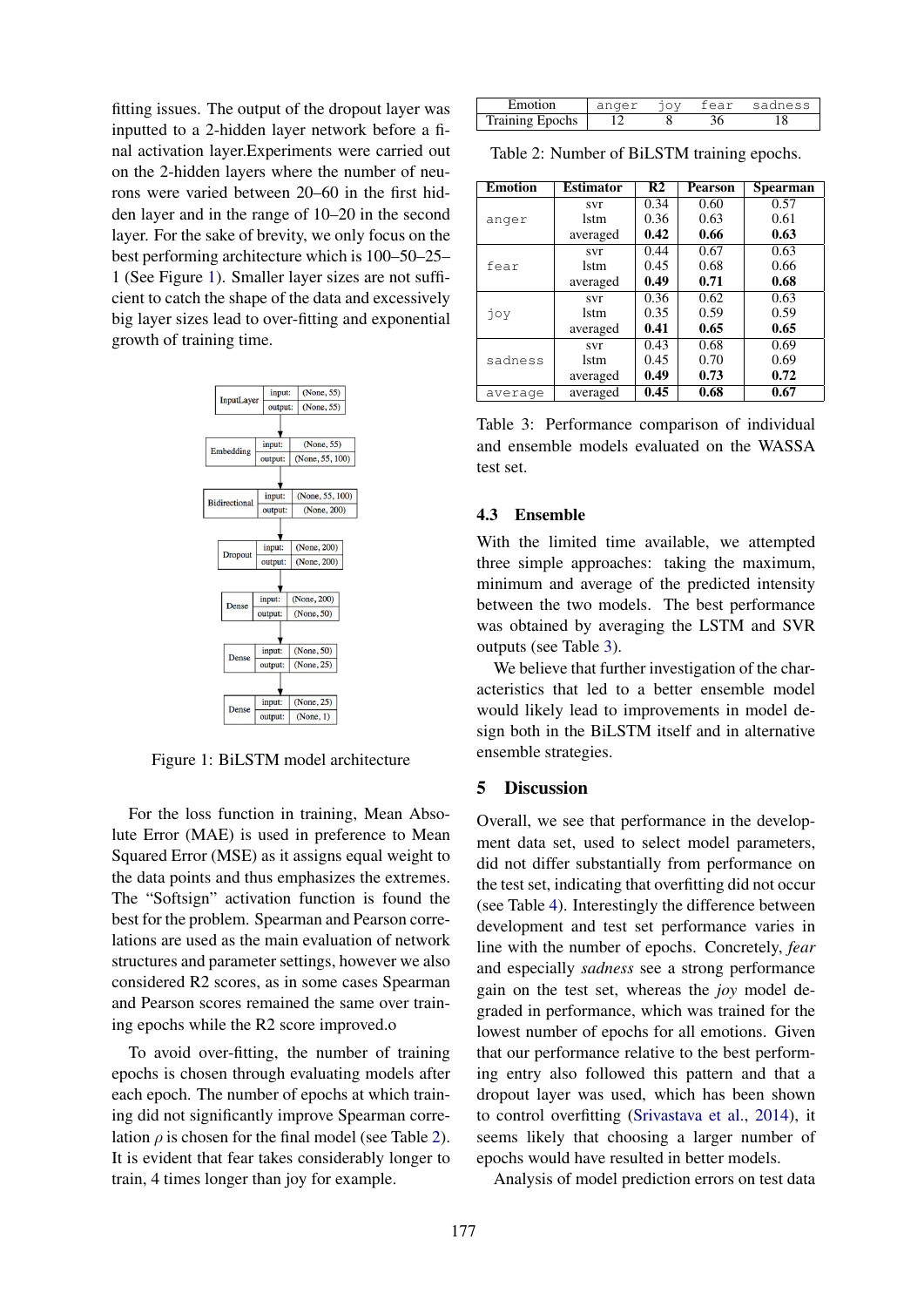| <b>Emotion</b> | eval data | R <sub>2</sub> | <b>Pearson</b> | <b>Spearman</b> |
|----------------|-----------|----------------|----------------|-----------------|
| anger          | dev       | 0.50           | 0.71           | 0.67            |
|                | test      | 0.42           | 0.66           | 0.63            |
| fear           | dev       | 0.45           | 0.62           | 0.65            |
|                | test      | 0.49           | 0.71           | 0.68            |
| joy            | dev       | 0.53           | 0.73           | 0.73            |
|                | test      | 0.41           | 0.65           | 0.65            |
| sadness        | dev       | 0.26           | 0.52           | 0.56            |
|                | test      | 0.49           | 0.73           | 0.72            |
| average        | dev       | 0.43           | 0.64           | 0.65            |
|                | test      | 0.45           | 0.68           | 0.67            |

Table 4: Performance comparison between development and test sets.

revealed that extreme values were not modelled well for both SVR and BiLSTM models, with the SVR model performing marginally better, as seen for *anger* in Figure 2 (other emotions were similar). In the case of the BiLSTM model, we attribute this to the choice of L1 error as the loss function, which does not penalise large errors strongly. Overall performance with this loss function was, however, better on the provided data.

We also attempted to use the Emotion Hashtag Corpus (Mohammad, 2012) as training data for the BiLSTM model. This corpus only has category labels, so a model was built providing class probabilities, which were used as a proxy for intensity of the emotion classes. The performance was worse than random however, with an average R2 score of -3.63 (correlation 0.28), and this approach was abandoned. We believe this is due to two main factors: the intrinsic noise associated with emotion hash tags as emotion labels and that emotion probability is not a good analogue for emotion intensity. It would be interesting to experiment in the future with adding a binary feature for each emotion provided by a model trained on the hashtag corpus to our models.

# 6 Conclusion

The English language datasets provided for the WASSA competition are relatively clean but small, and the annotated labels for four emotions are precise and valuable. We performed experiments on the provided data drawing on our experience in emotion detection. The best built models are developed further and put together as an accessible service / software. The service is now available as part of the MixedEmotions platform<sup>8</sup> as well as the DockerHub as a docker image, on



Figure 2: Model Predictions for *anger*. Other emotions follow a similar pattern.

<sup>8</sup> http://mixedemotions.insight-centre.org/